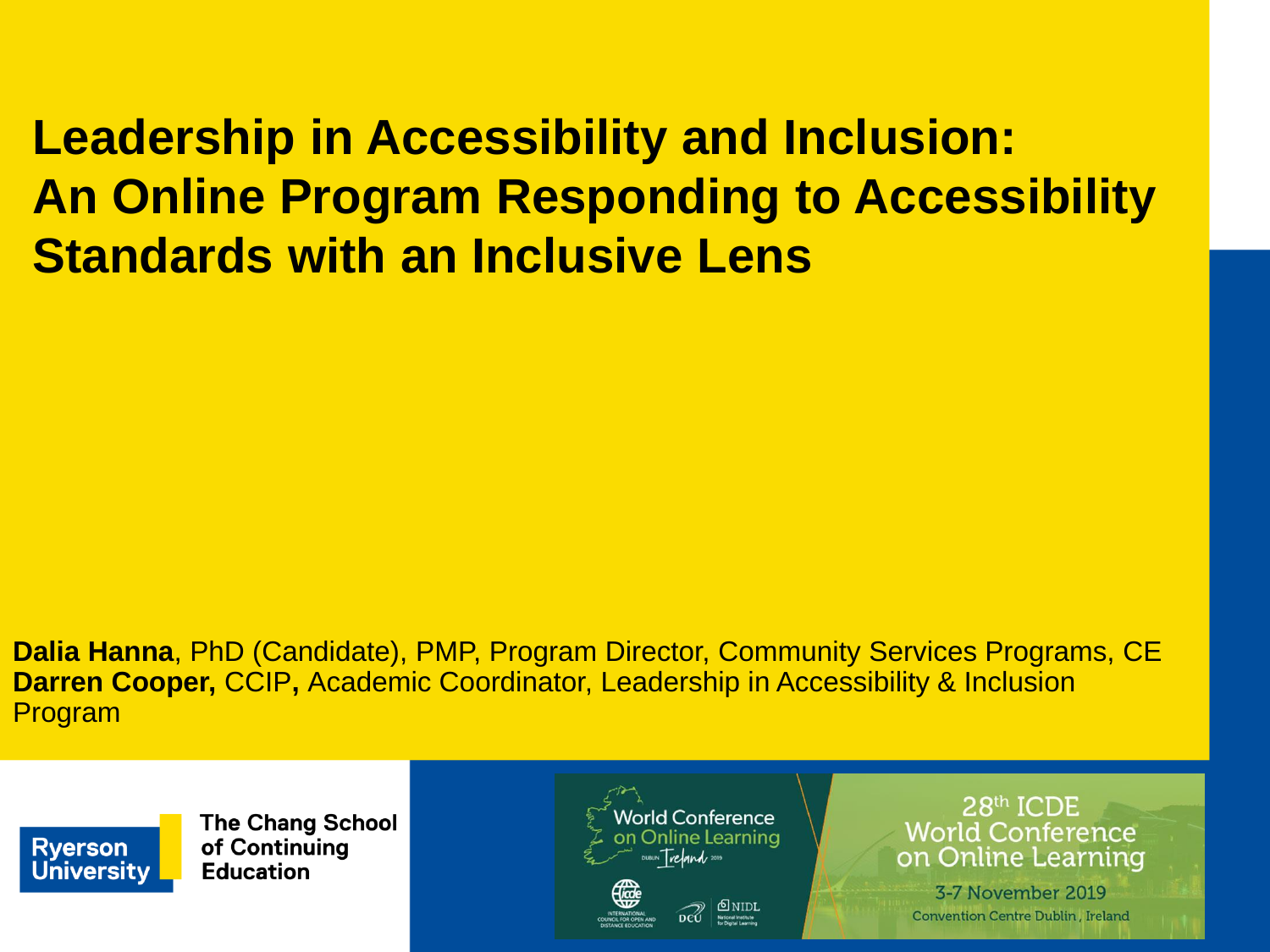### **The G. Raymond Chang School of Continuing Education, Toronto, Canada**

- **Mission:** To be a leader in **innovative, quality, lifelong learning** that empowers adults to reach their life and career goals
- Canada's **largest**, **most successful continuing education program**, with approximately 70,000 enrolments per year
	- 81 career-related certificate programs
	- 65 course series
	- 1,5000 courses, seminars and workshops
	- Courses towards accreditation by 9 professional institutes and associations



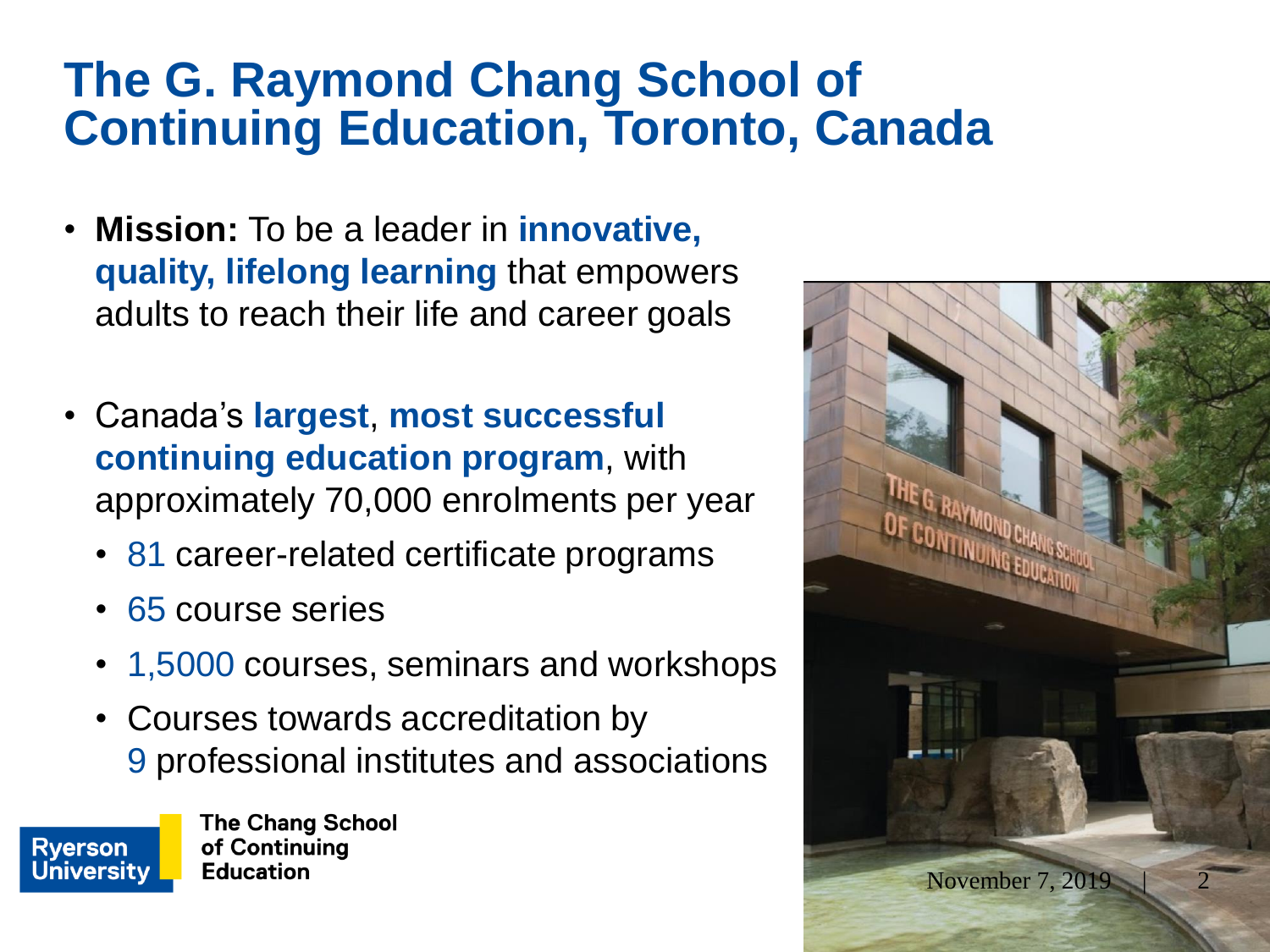### **Topcis**

- Program Goals
- Program Overview
- Why Inclusion
- Experiential Learning: Project Based
- Target Audience
- Opportunities and Challenges
- Online Elements

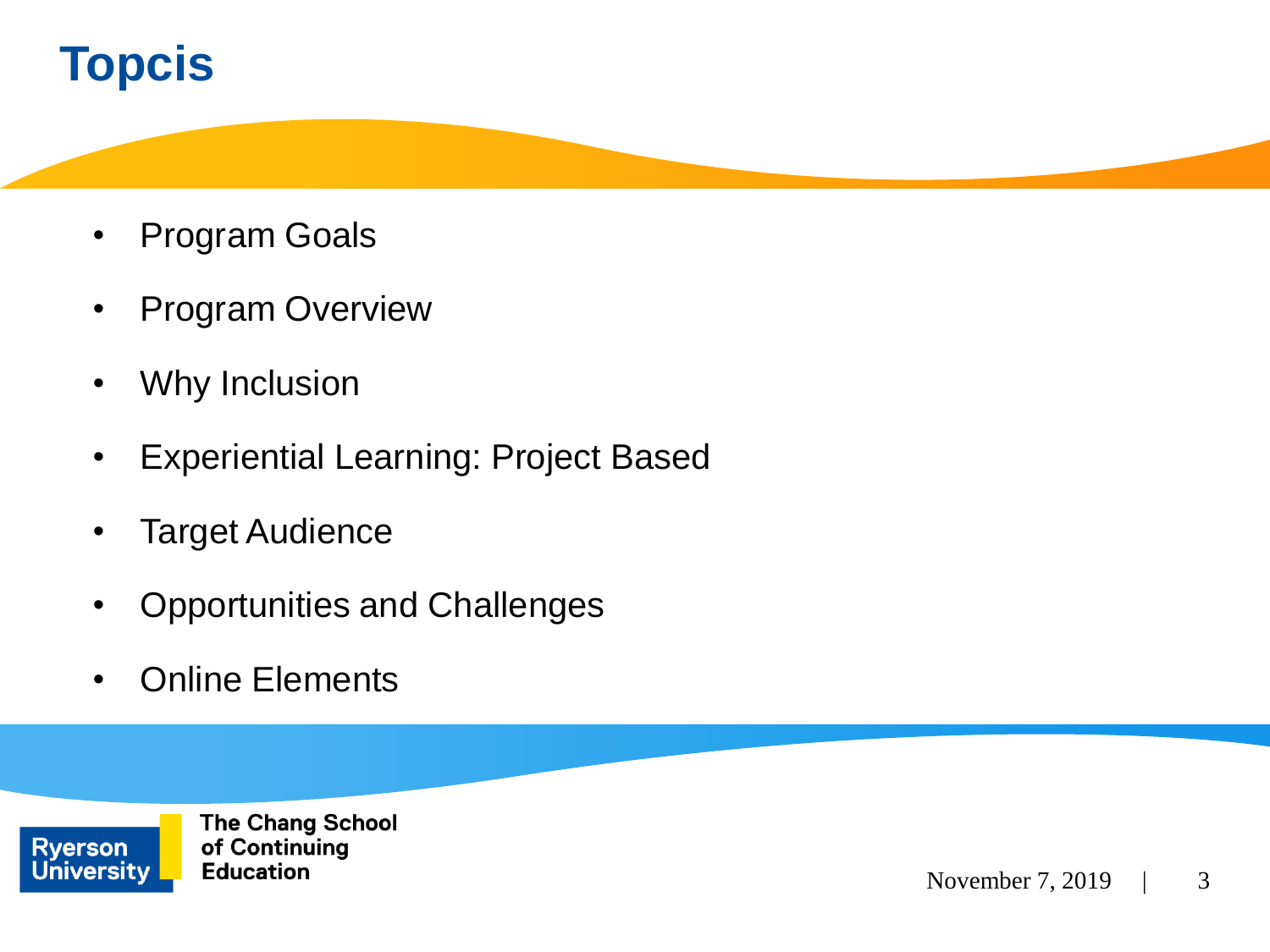# Program **Goals**

## • **Awareness**

• **Application**

• **Employability**

**The Chang School** of Continuing **Education** 

**Ryerson University**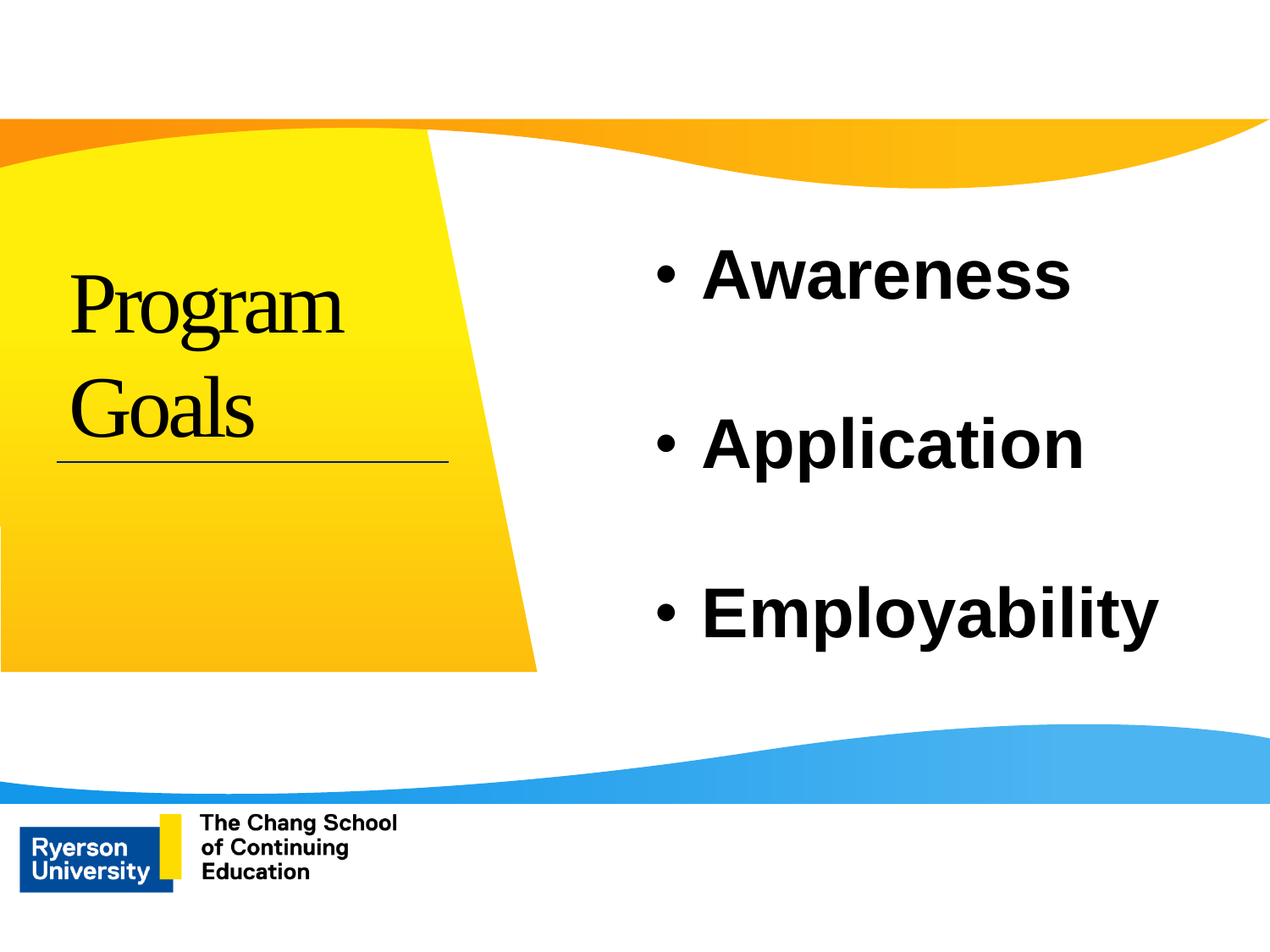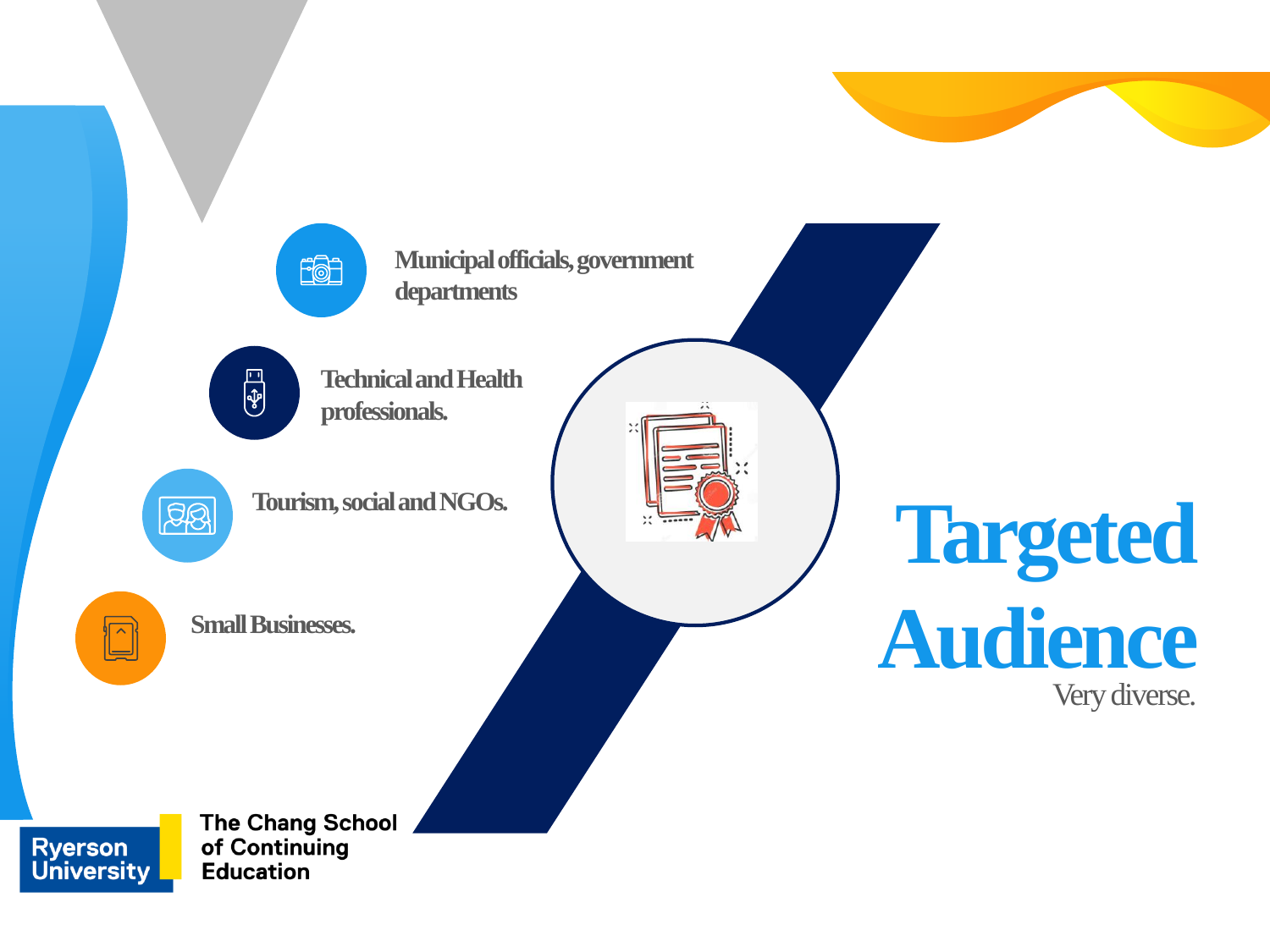### **Course Series Overview**

#### **Required Courses**

- Accessibility and Compliance Awareness (CVAS 100)
- Accessibility Standards (CVAS 110)  $\rightarrow$  National and International focus
- Field Experience: Capstone (CVAS 500)

### **Elective Courses**

- Introducing Digital Accessibility (CVAS 200)
- Recruitment, Training, and Employment (CVAS 210)
- Public Spaces (CVAS 230)

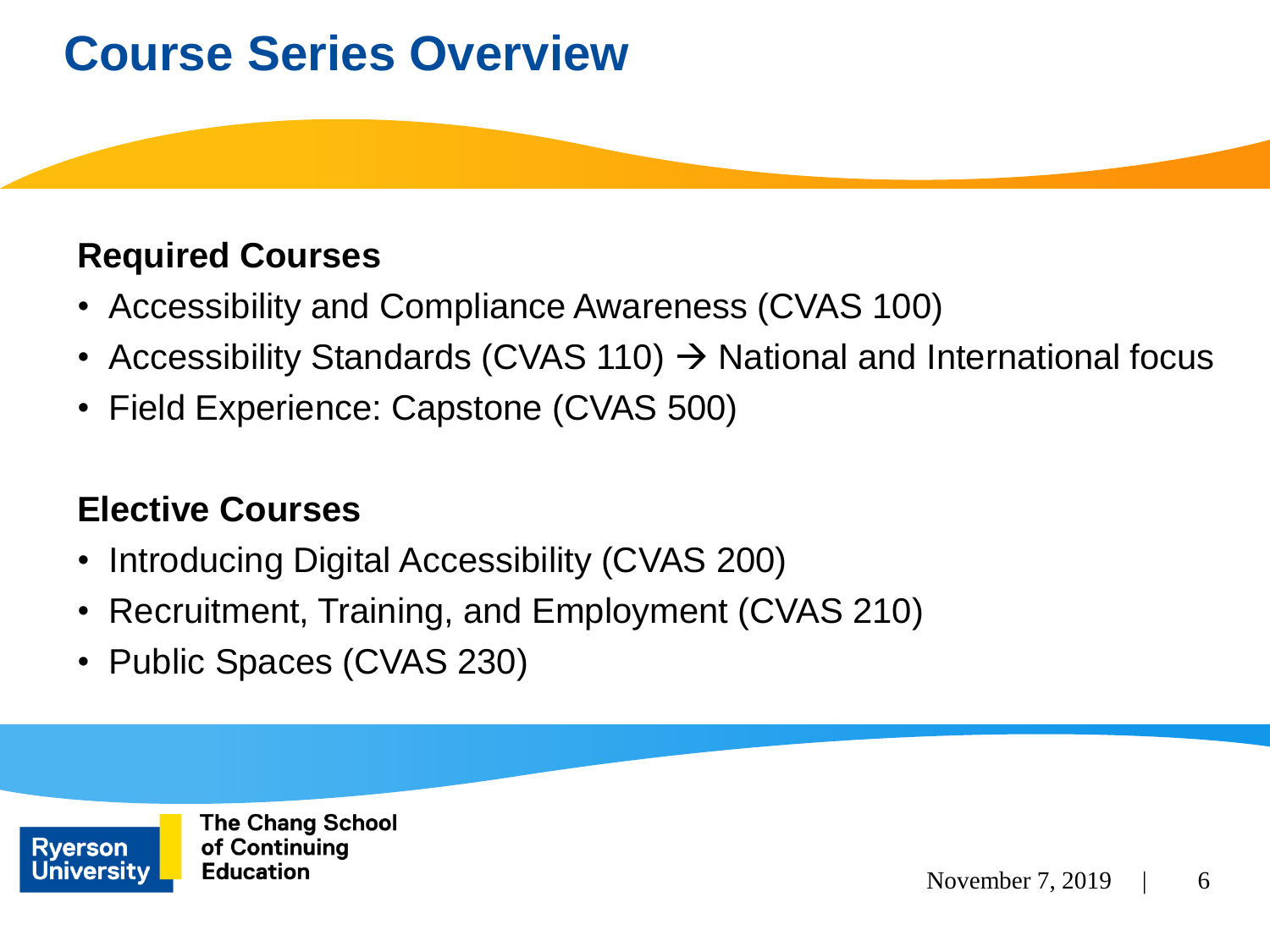### **CVAS 500**

**Title:** Field Experience: Capstone

**Purpose:** To apply the skills and knowledge gained through previous program courses to an accessibility-related project for an organization or business.

#### **Potential Projects:**

- Accessibility Policy and/or Procedure
- Accessibility Plan
- Accessible Events
- Accessible Digital Documents
- Grant Application

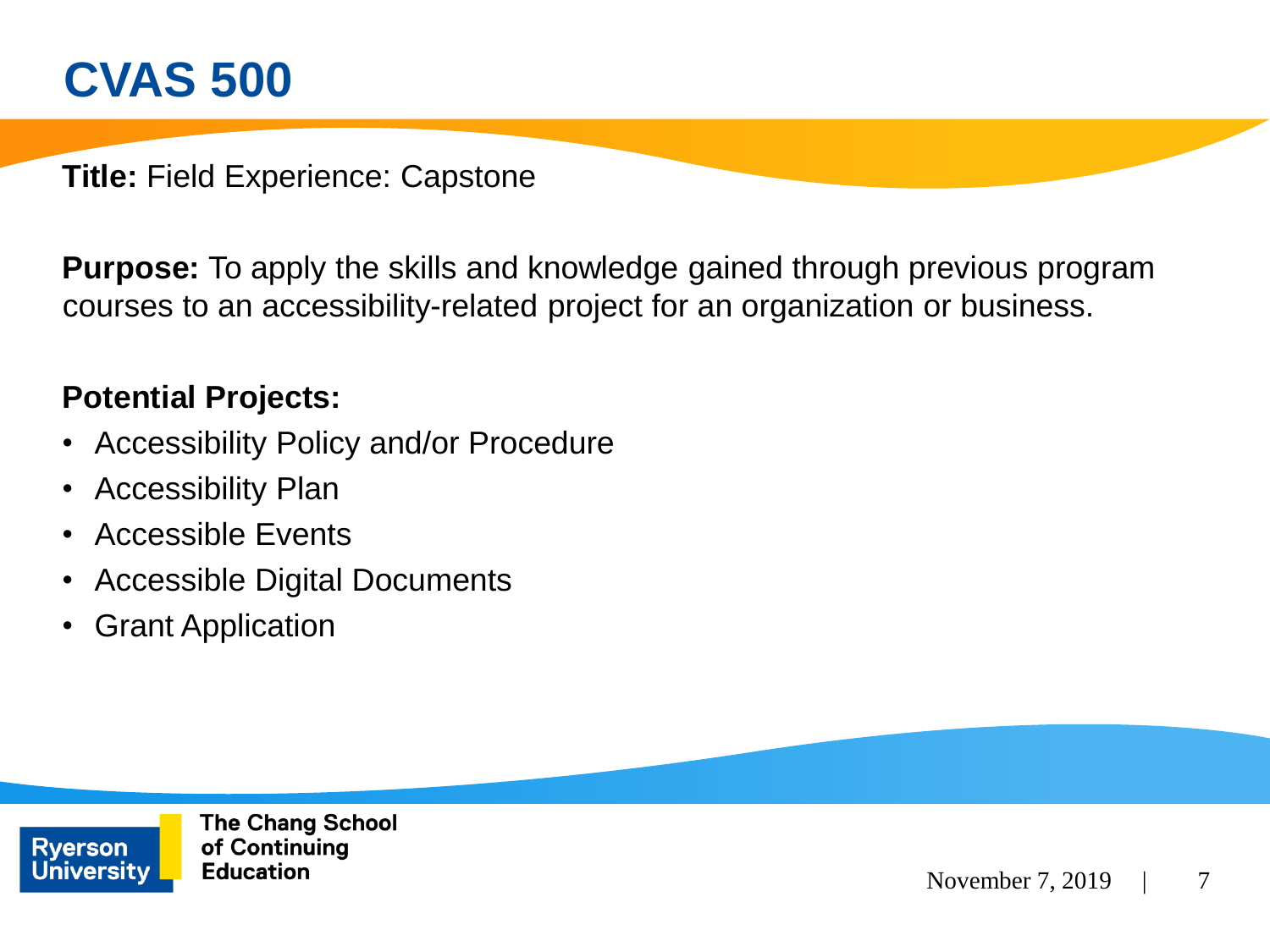### **From Compliance to Inclusion**



TIM PLATT/GETTY IMAGES

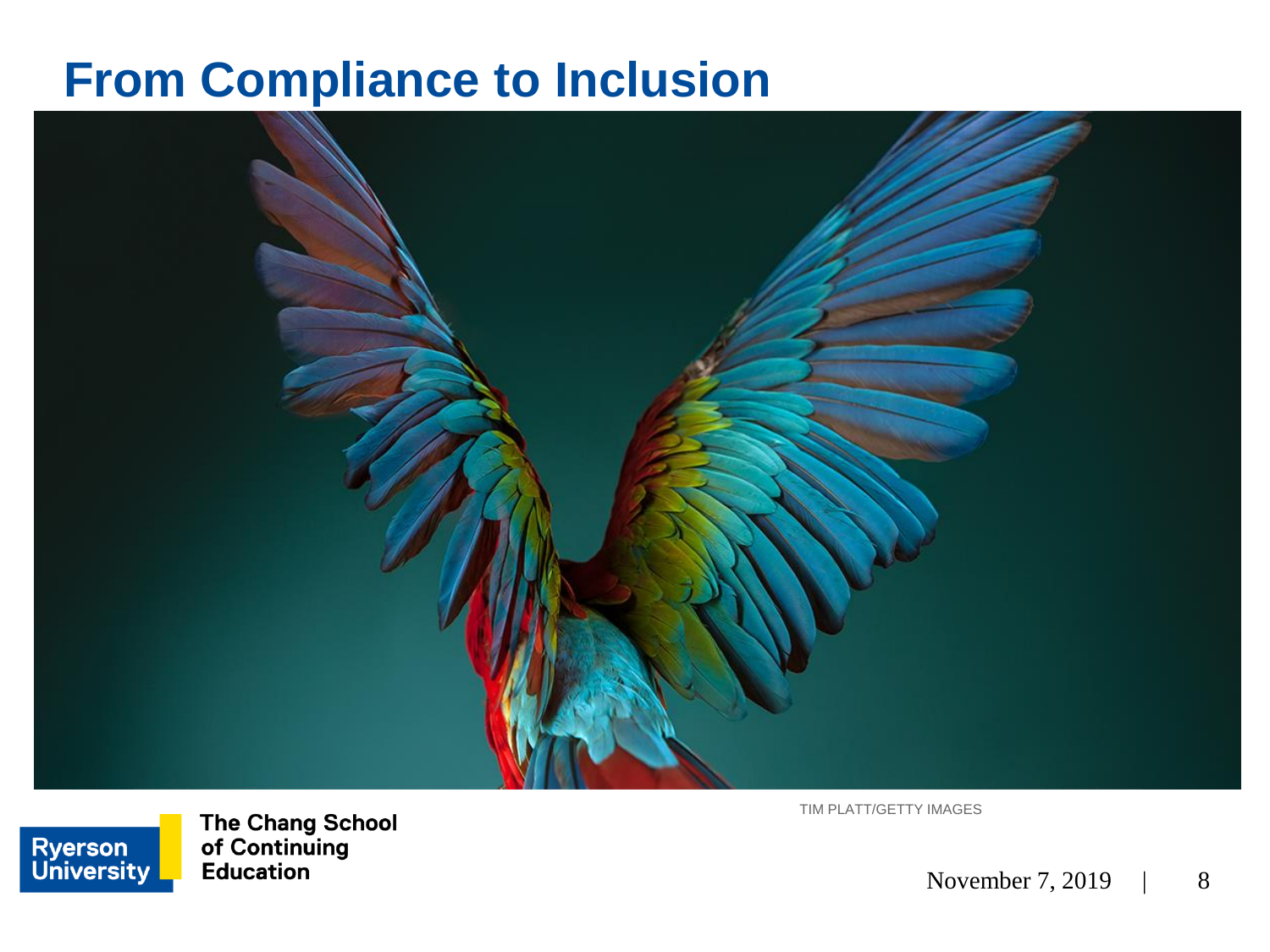

**Ryerson<br>University** of Continuing **Education**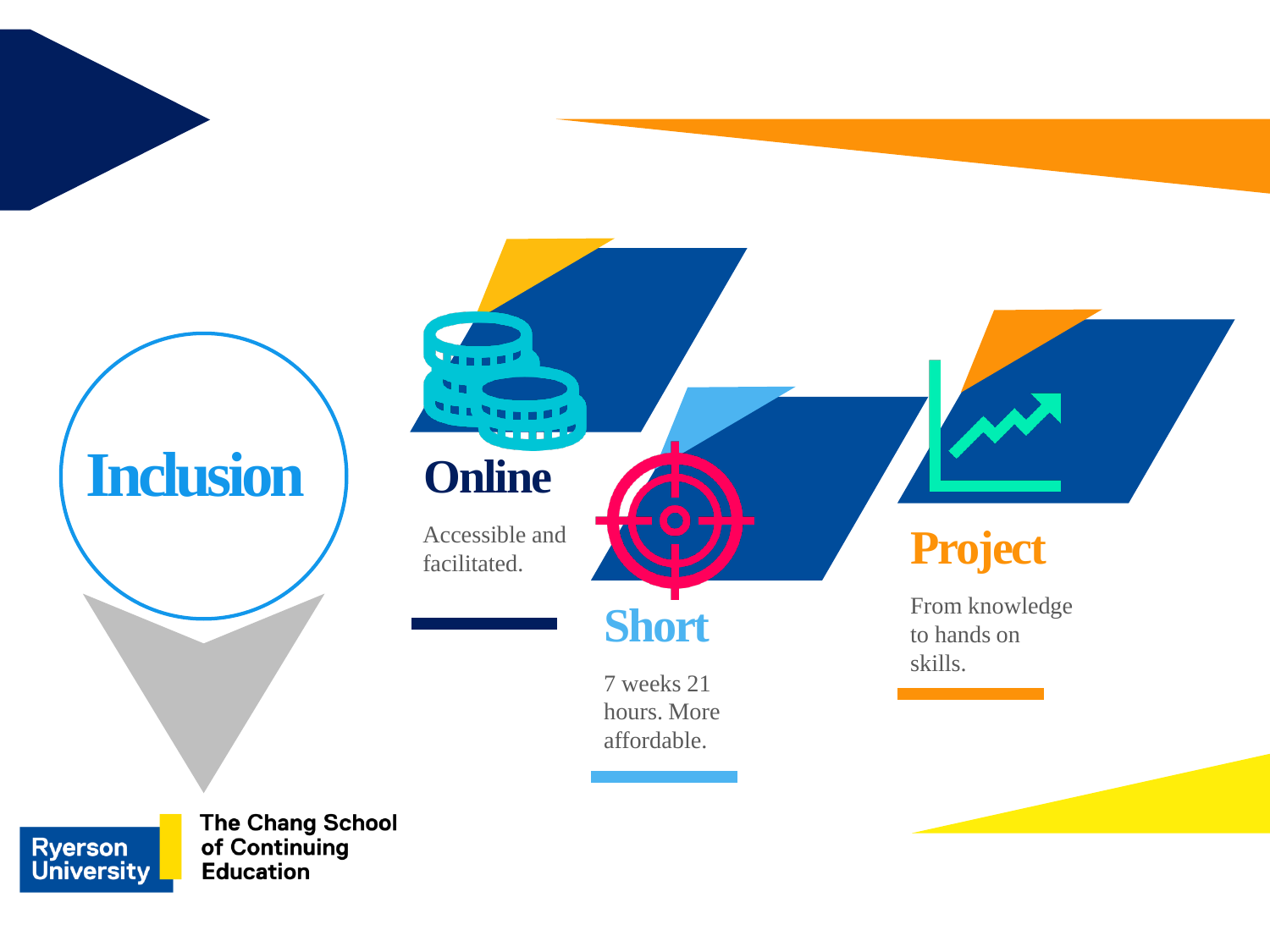

The Chang School<br>of Continuing **Education** 

**Ryerson<br>University**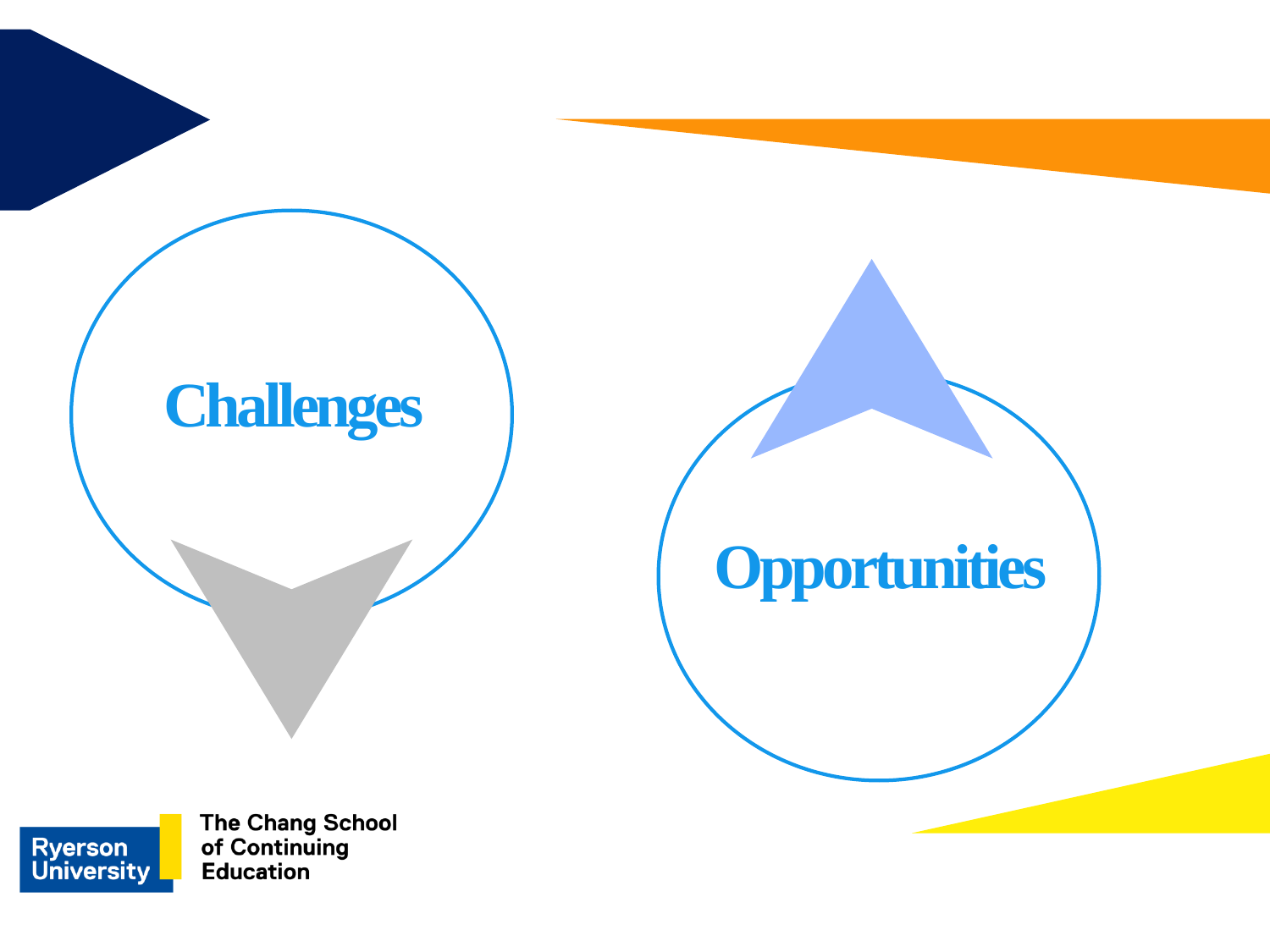### **Online Elements**

|                                                                                                                                                                                                        | U THEIR ASSUMPTIONS                                                                                                                                                     |  |
|--------------------------------------------------------------------------------------------------------------------------------------------------------------------------------------------------------|-------------------------------------------------------------------------------------------------------------------------------------------------------------------------|--|
|                                                                                                                                                                                                        | 1. Employees with disabilities cost more because of the accommodations they require.<br>Please select the correct option and then click the "Check Your Answer" button. |  |
|                                                                                                                                                                                                        | a. True<br>$\circ$                                                                                                                                                      |  |
|                                                                                                                                                                                                        | b. False<br>$\bigcirc$                                                                                                                                                  |  |
|                                                                                                                                                                                                        | Check Your Answer                                                                                                                                                       |  |
| 2. It is more difficult for a manager to supervise an employee with a disability.<br>Please select the correct option and then click the "Check Your Answer" button.                                   |                                                                                                                                                                         |  |
|                                                                                                                                                                                                        | a. True<br>$\circ$                                                                                                                                                      |  |
|                                                                                                                                                                                                        | b. False<br>$\bigcirc$                                                                                                                                                  |  |
|                                                                                                                                                                                                        | <b>Check Your Answer</b>                                                                                                                                                |  |
| 3. People with disabilities perform better on job performance compared to their colleagues without<br>disabilities.<br>Please select the correct option and then click the "Check Your Answer" button. |                                                                                                                                                                         |  |
|                                                                                                                                                                                                        | a. True<br>$\bigcirc$                                                                                                                                                   |  |
|                                                                                                                                                                                                        | b. False<br>$\circ$                                                                                                                                                     |  |
|                                                                                                                                                                                                        | <b>Check Your Answer</b>                                                                                                                                                |  |
| 4. It is dangerous to employ people with disabilities because of safety concerns. There will be more<br>accidents.<br>Please select the correct option and then click the "Check Your Answer" button.  |                                                                                                                                                                         |  |
|                                                                                                                                                                                                        | a. True                                                                                                                                                                 |  |
|                                                                                                                                                                                                        | b. False<br>$\cup$                                                                                                                                                      |  |

Check Your Answer

 $\geq$   $\frac{1}{2}$ 

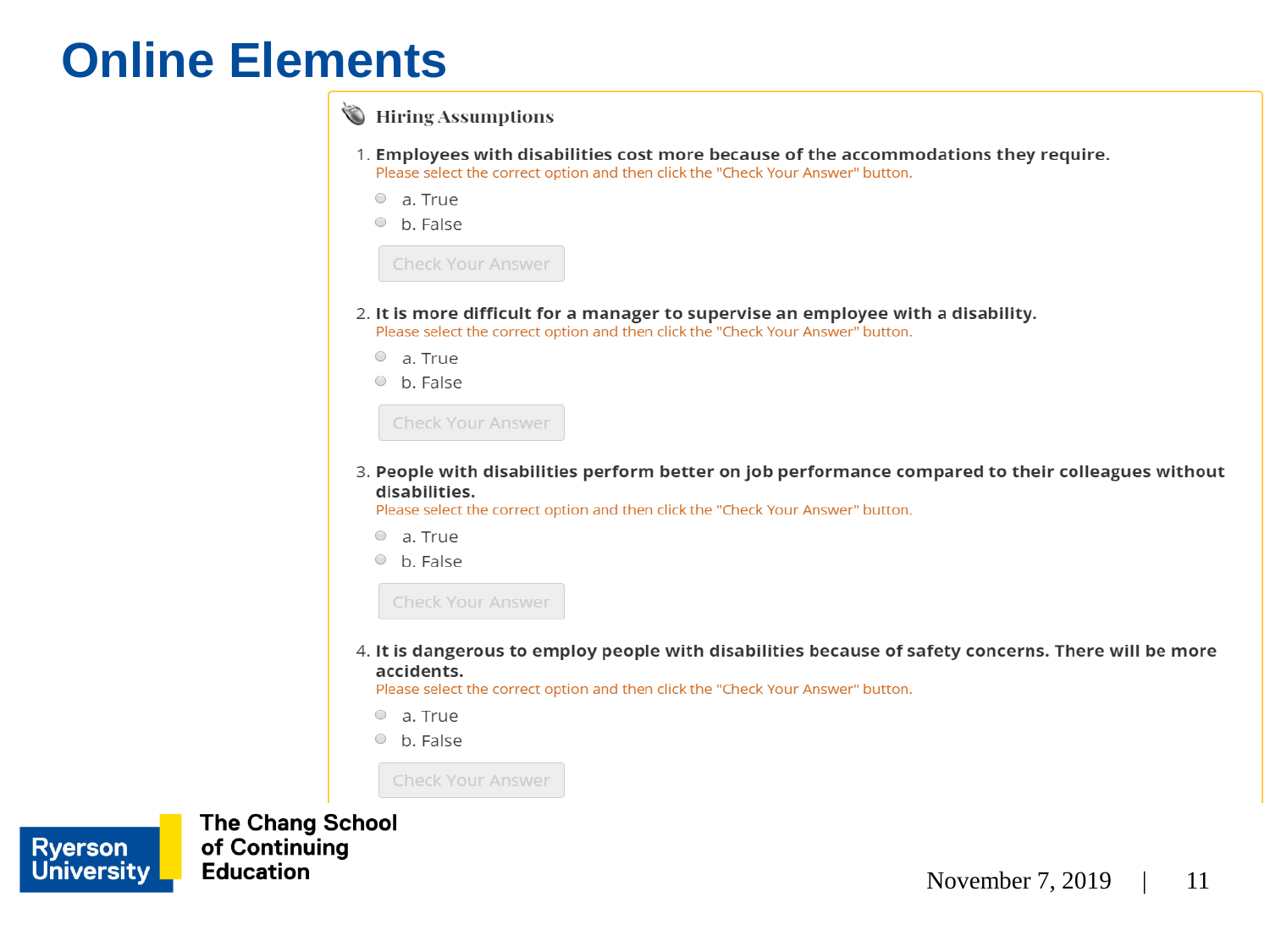Accessibility, Inclusion, Equity vs. Equality, Universal Design, and Ableism

#### **Activities**

Review your understanding of the key terms and definitions from this module by completing the exercise below.

| Choose matching pairs one at a time by selecting an item in one group then selecting a matching item in the other group. |                                                                                                                                                                                                    |  |  |
|--------------------------------------------------------------------------------------------------------------------------|----------------------------------------------------------------------------------------------------------------------------------------------------------------------------------------------------|--|--|
| <b>Key Term</b>                                                                                                          | <b>Definition</b>                                                                                                                                                                                  |  |  |
| Ableism                                                                                                                  | Discriminates that people with disabilities<br>should have to adjust to the "normal,<br>nondisabled" world, rather than seeing "normal"<br>as a word where everyone can participate and<br>belong. |  |  |
| Equality                                                                                                                 |                                                                                                                                                                                                    |  |  |
| Accessibility                                                                                                            |                                                                                                                                                                                                    |  |  |
| Equity                                                                                                                   | Individual needs are met so that everyone can<br>participate equally.                                                                                                                              |  |  |
|                                                                                                                          | Good planning and design, so as many people<br>as possible can access a product, device, service<br>or environment without barriers.                                                               |  |  |
|                                                                                                                          | Everyone is treated the same.                                                                                                                                                                      |  |  |
| Show All Matches<br>Reset Exercise                                                                                       |                                                                                                                                                                                                    |  |  |

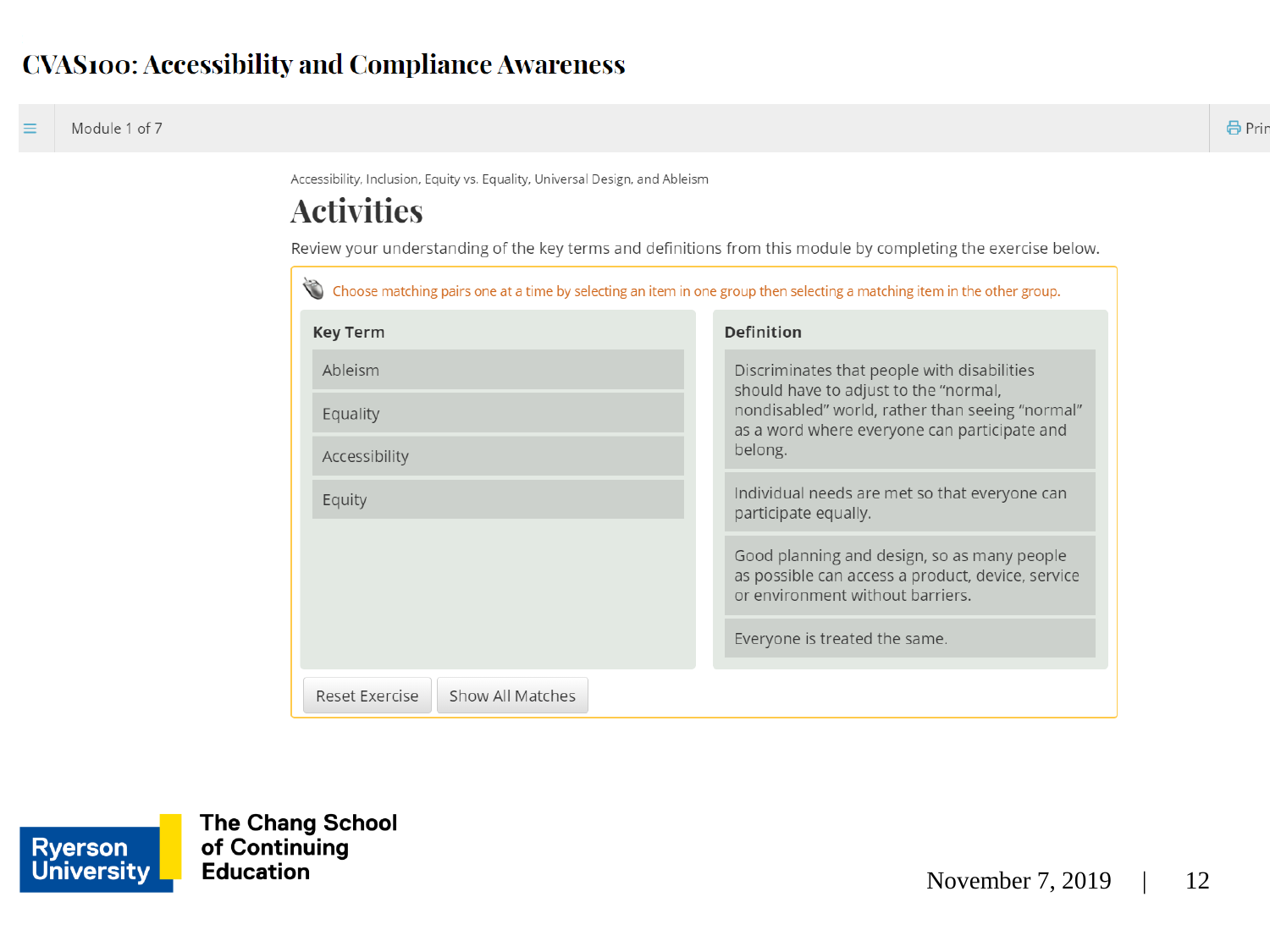